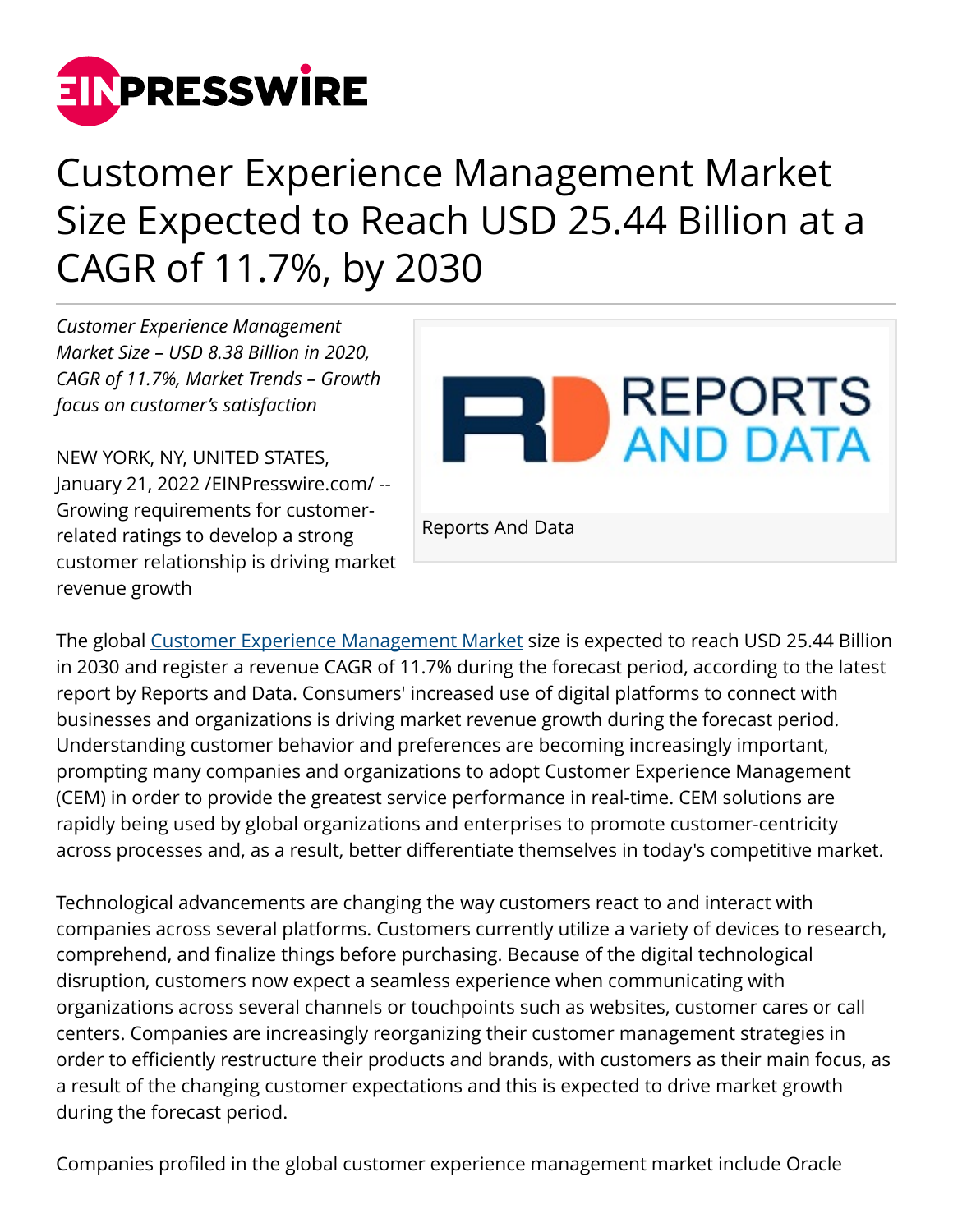Corporation, IBM Corporation, Avaya Inc., Adobe, SAP SE, Genesys, Tech Mahindra Limited, Zendesk, SAS Institution Inc., and Open Text Corporation.

Get a sample of the report @<https://www.reportsanddata.com/sample-enquiry-form/2155>

Some Key Highlights from the Report

• By components, solutions segment is expected to have largest market share during the forecast period. The growth of the segment is primarily driven by an increase in the number of call centers and a growing need for real-time CEM solutions to better customer experience. Customer experience management solution enables businesses to manage customer interactions.

• By deployment types, cloud segment accounted for largest revenue share in 2020. Organizations can use cloud to improve communication with their customers as well as improve speed, responsiveness, and agility, all without having to operate a server infrastructure which is expensive. Customers today do not expect satisfactory customer service rather, they expect sustained customer interaction that may give a better and more beneficial customer experience. Cloud offers a subscription-based business model, so all businesses can afford it and can maintain a healthy interaction with their customers. Therefore, cloud segment is gaining popularity and contributing to the revenue share of CEM market.

• By organization size, large enterprises segment revenue is expected to grow at a faster rate during the forecast period. Large enterprises deploy CEM systems since they have large customer base to manage and have better ability to invest in innovative solutions. • CEM market in Asia Pacific is expected to grow at fastest revenue CAGR during the forecast period. The region's large population has resulted in larger consumer base for companies, which is driving market revenue growth.

To understand how our Customer Experience Management Market report can bring difference to your business strategy:- [https://www.reportsanddata.com/report-detail/customer-experience](https://www.reportsanddata.com/report-detail/customer-experience-management-market)[management-market](https://www.reportsanddata.com/report-detail/customer-experience-management-market)

For the purpose of this report, Reports and Data has segmented the global customer experience management market based on component type, touchpoint, tool type, deployment type, organization size, end-use and region:

Component Type Outlook (Revenue, USD Million; 2018–2030)

• Solutions

• Services

Touchpoint Outlook (Revenue, USD Million; 2018–2030)

• Websites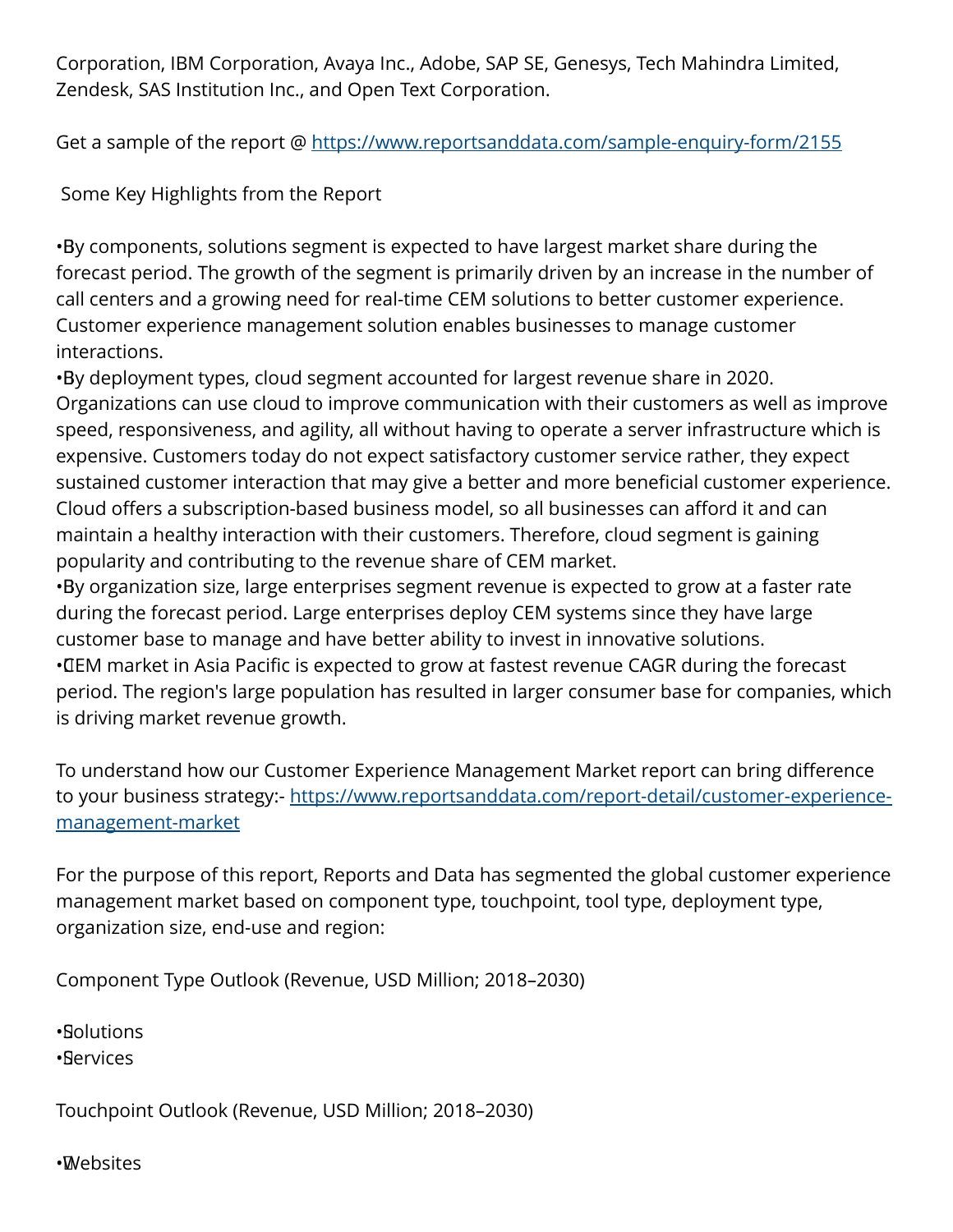- • Stores
- • Call centers
- • Mobile Apps
- • Email
- • Social media
- • Virtual assistants
- • Other touchpoints

Tool Type Outlook (Revenue, USD Million; 2018–2030)

- • Enterprise Feedback Management (EFM) Software
- • Speech Analytics
- **Text Analytics**
- • Web Analytics and Content Management
- • Others

Deployment Type Outlook (Revenue, USD Million; 2018–2030)

• On-premises

• Cloud

Organization Size outlook (Revenue, USD Million; 2018–2030)

• Large Enterprises • Small and medium-sized Enterprises

End-Use Outlook (Revenue, USD Million; 2018–2030)

- • IT & Telecom
- • BFSI
- • Retail
- • Health care
- • Automotive
- **II**ravel and Hospitality
- • Media and Entertainment
- • Public Sector
- • Others

Regional Outlook (Revenue, USD Million; 2018–2030)

• North America

- • Europe
- • Asia Pacific